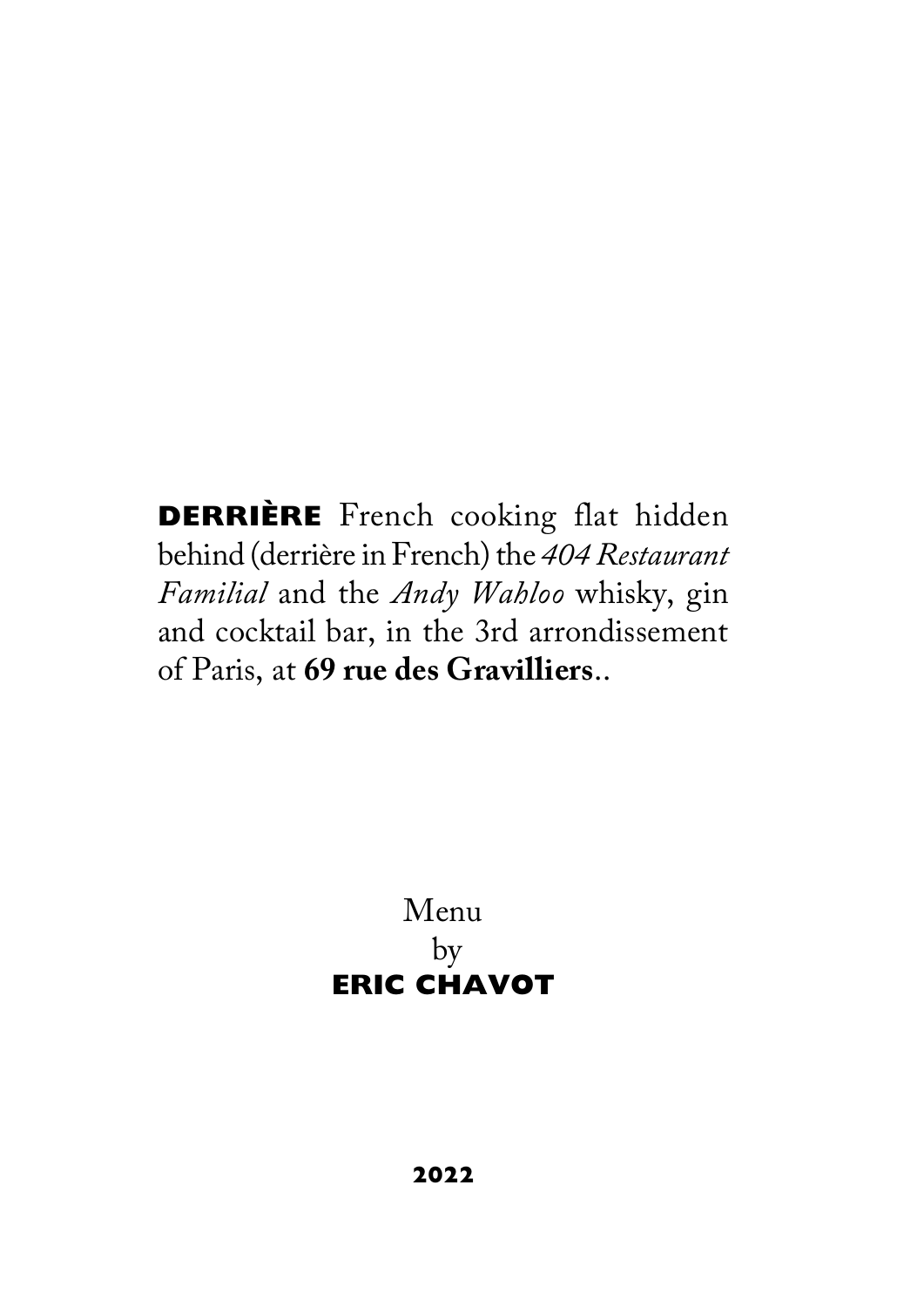**STARTERS** [stahr-ter] .1. a person or thing that starts. 2. a person who gives the signal to begin, as for a race, the running of a train, bus, elevator, etc

**SOUP** noun Soup is liquid food made by boiling meat, fish, or vegetables in water.<br> **OF FRENCH O** 

FRENCH ONION. **«GRATINÉE»**  $10 \in$ 

**CARROT 1.** A long pointed orange root vegetable: *grated carrot, a pound of carrots* . **2.** A reward promised to sb in order to persuade them to do sth: *They are holding out a carrot of \$120 million in economic aid*.

**ZINGY SALAD**

12 €

**ASPARAGUS** Asparagus is a vegetable that is long and green and has small shoots at one end. It is cooked and served whole**.** .**GREEN, SPRING ONION AIOLI, PARSEMAN & GRUYERE ESPUMA** 

16 €

**WILD BURGUNDY SNAILS** A snail is a small animal with a long, soft body, no legs, and a spiral-shaped shell. Snails move very slowly. See at a snail's pace **WITH GARLIC, POTATO ESPUMA, CRISPY BACON**  $14 \in$ 

**MACKEREL** A mackerel is a sea fish with a dark, patterned back. They'd gone out to fish for mackerel. Mackerel is this fish eaten as food. Bay leaf is an excellent herb for mackerel.

**SEARED, LEMON GREEK YOGURT, POTATO SALAD,** 

**SUCRINE SALAD**

 $12 \in$ 

**SEA BASS** any of various American coastal percoid fishes of the genus Centropristes and related genera, such as C. striatus (black sea bass), having an elongated body with a long spiny dorsal fin almost divided into two: family Serranidae. **CEVICHE WITH CITRUS**

 $21 \in$ 

**CRAB** A crab is a sea creature with a flat round body covered by a shell, and five pairs of legs with large claws on the front pair. Crabs usually move sideways.Crab is the flesh of this creature eaten as food. **MAYONNAISE, AVOCADO & BABY GEM** 

 $21 \in$ 

**BEEF 1. a.** A full-grown steer, bull, ox, or cow, especially one intended for use as meat. **b.** The flesh of a slaughtered full-grown steer, bull, ox, or cow. **2.** Informal Human muscle; brawn. **3.** pl. *beefs* **Slang** : A complaint. intr.v. *beefed, beef·ing, beefs* **Slang** :To complain **TARTAR**  *STARTER* 13 € *MAIN (FRENCH FRIES & SALAD)* 25 €

**CHARCUTERIE** cooked cold meats 2. a shop selling cooked cold meats **AROUND THE PIG, HOMEMADE PATÉ, CONDIMENTS**  $21 \in$ 

**FOIE GRAS** Foie gras is a food made from the livers of geese that were specially fed so that their livers became very large.

## **IN BALLOTINE, «MENDIANT» CHUTNEY**

24 €

**BREAD** a kind of food made of flour or meal that has been mixed with milk or water, made into a dough or batter, with or without yeast or other leavening agent, and baked.

**JEAN-LUC POUJAURAN**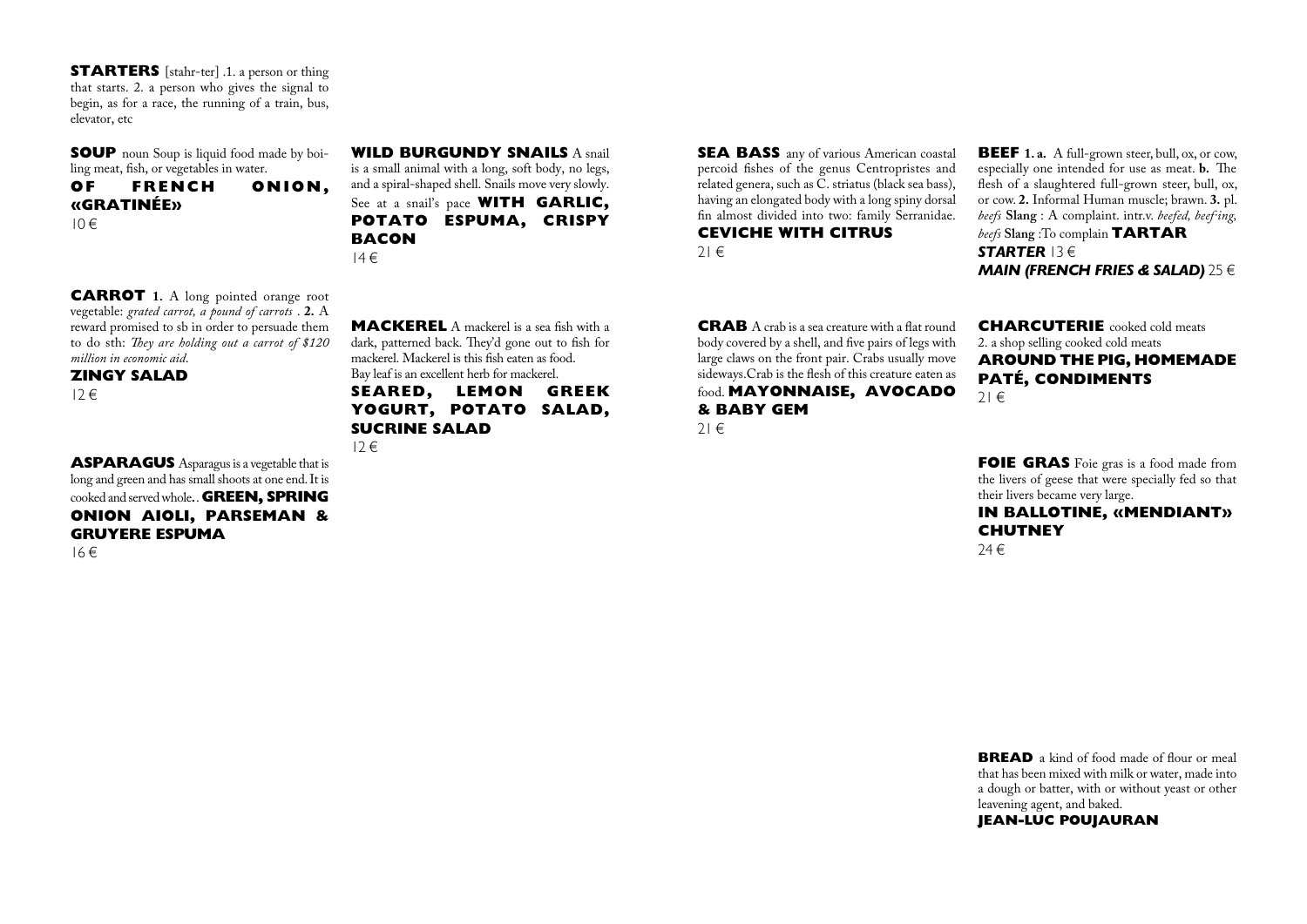#### **MAIN COURSES 1.** *Nautical* a square mainsail. **2.** The principal dish or course of a meal, typically including meat or fish.

**VEGETARIAN** a person who eats no meat or fish, who advocates a diet of vegetables, fruits, grains, and nuts as the proper one for all people for reasons of health.

#### **FISH MARKET** a market selling fish

In 1948, Billingsgate fish market handled 3,800 tonnes of fish in a week, in 1960 this was halved to 1,700, in 1970 down to 1,100, in 1980 only 800 and in 1990 a mere 600 tons.

#### **DEPENDING ON ARRIVALS**  $42 \in$

**BOUILLABAISSE** 1. Bouillabaisse is a rich stew or soup of fish and vegetables.<br>CHORIZO. ROUILLE. **CHORIZO, CROUTONS**  30 €

**HADDOCK** Haddock are a type of edible sea fish that are found in the North Atlantic. ...fishing boats which normally catch a mix of cod, haddock and whiting. Haddock is this fish eaten as food.Use Scottish smoked haddock if you can. **SQUID INK TAGLIOLINI, BOK CHOI**

28 €

**FARM POUSSIN** a young chicken reared for eating .**GRILLED, GREEN CHILI YOGURT, CABBAGE** 26 €

**DUCK** A very common water bird with short legs, a short neck, and a large flat beak. Duck is the flesh of this bird when it is eaten as food. **2.** A duck is a female duck. The male is called a drake. **CONFIT, AIOLI POTATOES, CRUNCHY GREEN SALAD** 32 €

**LAMB 1. a.** A young sheep, especially one that is not yet weaned.**b.** The flesh of a young sheep used as meat.**c.** Lambskin. **2.** A sweet, mildmannered person; a dear. **3.** One who can be duped or cheated especially in financial matters. **4.** Lamb *Christianity* Jesus. **ROASTED RUMP, RATATOUILLE** 32 €

**SWEETBREAD** sweetbreads are meat obtained from the pancreas of a calf or a lamb. **TAGLIOLINI WITH MUSHROOM**

38 €

**BOUCHOT MUSSELS** Mussels are a kind of shellfish that you can eat from their shells. **MARINIERE SPIRIT, FRENCH FRIES**  $25 \in$ 

**BEEF 1. a.** A full-grown steer, bull, ox, or cow, especially one intended for use as meat. **b.** The flesh of a slaughtered full-grown steer, bull, ox, or cow. **2.** Informal Human muscle; brawn. **3.** pl. *beefs* **Slang** : A complaint. intr.v. *beefed, beef·ing, beefs* **Slang** :To complain

**BEEF RIB 1KG FRENCH ORIGIN «SALERS», BÉARNAISE SAUCE, FRENCH FRIES** 96 € FOR 2

**PETITS FARCIS** Vegetables are plants such as cabbages, potatoes, and onions which you can cook and eat **OF PROVENCAL VEGETABLES, ESPELETTE PEPPER FLAVOR** 

 $22 \in$ 

**VEAL** Veal is meat from a calf. **RUMP ROASTED, AGNOLOTTI WITH BURRATA, TOMATOES, BLACK GARLIC** 32 €

**SIDES ORDER** A side order is an amount of a food that you order in a restaurant to be served at the same time as the main dish.

**GREEN BEANS, MASHED POTATOES, FRENCH FRIES, GREEN SALAD**

 $8 \in$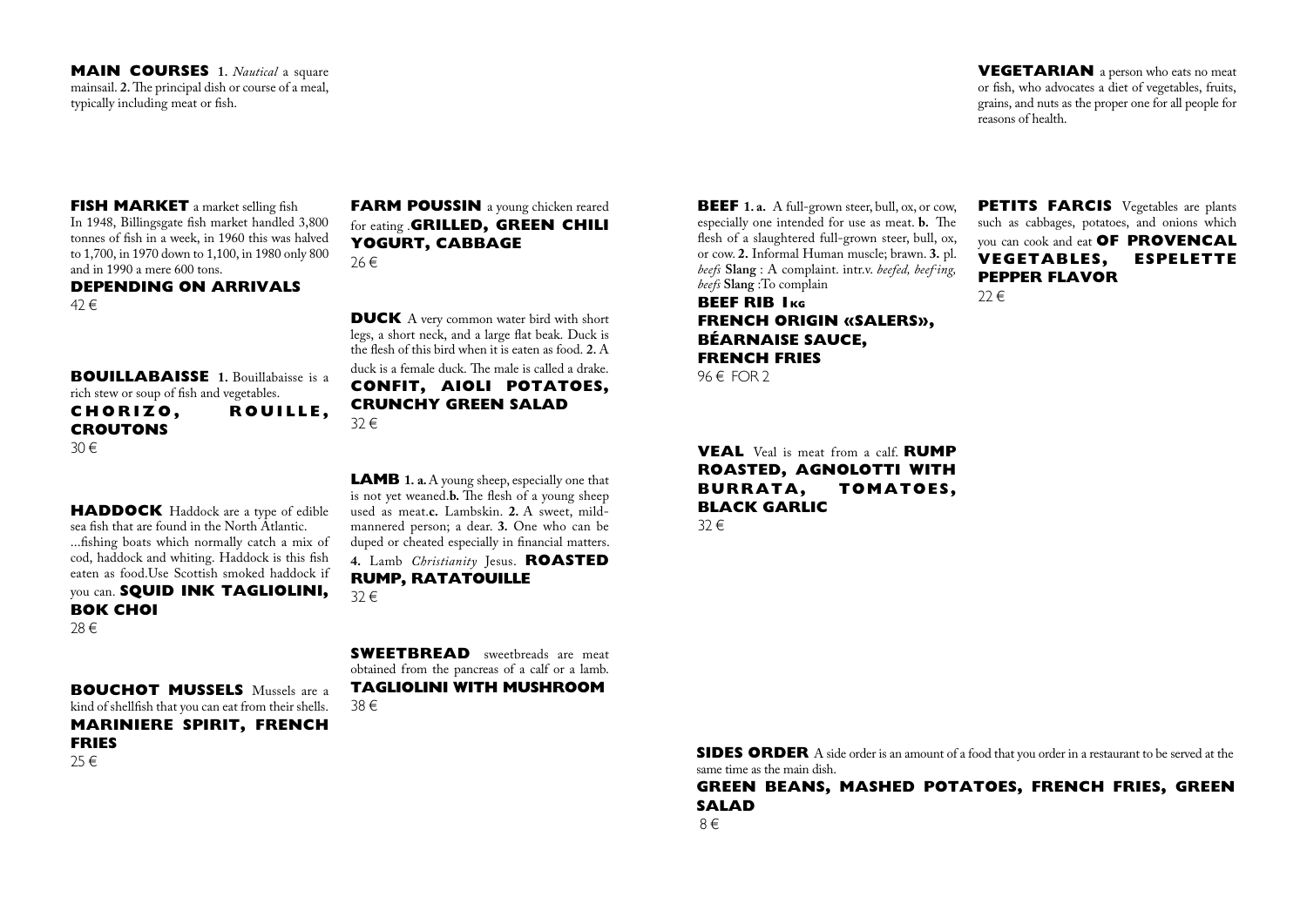**CHEESE** a solid food made from milk. It is usually white or yellow. **◊** *verb* **1.** (transitive) *slang*  to stop; desist **2.** (intransitive) *prison slang* to act in a grovelling manner.

**DESSERTS** Cake, pie, fruit, pudding, ice cream, etc., served as the final course of a meal. *British.* a serving of fresh fruit after the main course of a meal.

**SELECTION** 1. The act or an instance of selecting or the state of being selected. **2.** A thing or number of things that have been selected. **3.** A range from which something may be selected this shop has a good selection of clothes. **4.** Biologythe natural or artificial process by which certain organisms or characters are reproduced and perpetuated in the species in preference to others. See also natural selection. **5.** A contestant in a race chosen as likely to win or come second or third.

# **OF REFINED CHEESES FROM BEILLEVAIRE**

18 €

**TART 1.** Sharp to the taste; sour or acid: tart apples. **2.** Sharp in character, spirit, or expression; cutting; caustic: a tart remark.

**OF LEMON, LEMON SORBET**  $14 \in$ 

**CHOCOLATE** 1. A preparation of the seeds of cacao, roasted, husked, and ground, often sweetened and flavored, as with vanilla. **2.** A beverage made by dissolving such a preparation in milk or water, served hot or cold: a cup of hot chocolate. **3.** Candy made from such a preparation. **4.** A dark brown color. **CARIBBEAN, PEAR SORBET**

15 €

**BABA** Savarin pastry cake with raisins, drizzled with rum. Popular. Posterior.**WITH RUM, PINEAPPLE CARPACCIO, VANILLA WHIPPED CREAM**  $14 \in$ 

**PUDDING** A pudding is a cooked sweet food made with flour, fat, and eggs, and usually served hot....a cherry sponge pudding with warm custard. Some people refer to the sweet course of a meal as the pudding. . **STICKY TOFFEE, TOFFEE, PRUNE, WHIPPED CREAM, BANANA ICE CREAM**  $14 \in$ 

**LITTLE POT** A pot is a deep round container used for cooking stews, soups, and other food. **PISTACHIO & CHOCOLATE FLAVOR**

 $14 \in$ 

**AÏE CARAMBAR** (Confectionery) Commercial brand of industrial candy with soft caramel and cocoa in the shape of a bar. **SOFT SALTED CARAMEL, NOUGATINE WITH PUMPKIN SEEDS, CARAMEL ICE CREAM & CARAMBAR ESPUMA**  $14 \in$ 

**FLOATING ISLAND 1.** A dessert consisting of boiled custard with portions of meringue, whipped cream, or whipped egg whites and sometimes jelly floating upon it or around it. **2.** A floating mass of earth and partly decayed vegetation held together by interlacing roots, as on a lake: usually formed by the accumulation of plant litter; sometimes artificially built on wooden platforms, as in the Orient.  $12 \in$ 

**2 SCOOPS** countable noun A scoop is an object like a spoon which is used for picking up a quantity of a food such as ice cream or an ingredient such as flour. verb If a newspaper scoops other newspapers, it succeeds in printing an exciting or important story before they do.

**ICE CREAM: BANANA, PISTACHIO, CARAMEL**

### **SORBET: LEMON , PASSION FRUIT, GUAVA, PEAR**

12 €

Prices are all inclusive Menu designed by Ich&Kar